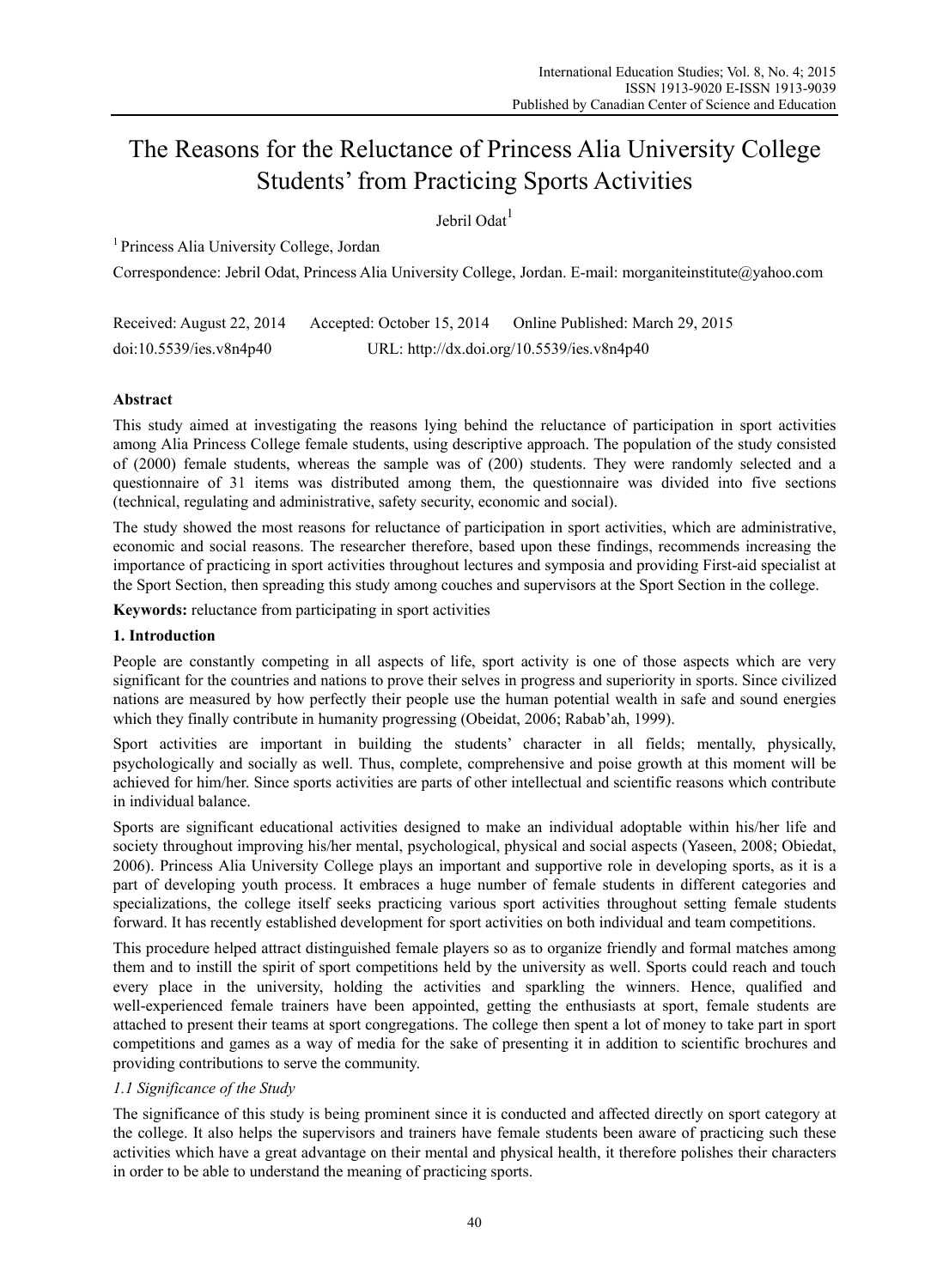## *1.2 The Problem of the Study*

Each term of academic calendar, sport department in the college opens its gates towards encouraging female students to practice sports and form teams. This basically occurs by spreading posters on public boards, it leads the individual to acquire good traits psychologically, physically, mentally and socially. Thus, the comprehensive and supportive balance can be achieved.

In the light of the researchers' experience in sports, and as being instructor and specialist in the college at the university, the researcher noticed there are a tremendous number of female students whom joined practicing sports, were participating in an intermittent short-time, they were joining for short period of time only, quitting practicing sports, being not on the time at training programs, or being unable to participate in competitions.

All that led to decrease their potential performance. Nevertheless, there is a hall equipped with all necessary sport accessories. This may uncover that female students do not have any tangible sport interest, nor have the cultural awareness of sport at all.

For all this, the researcher has a strong motivation to conduct this study aiming at investigating the reasons of reluctance from practicing sports among female students at Princess Alia University College.

## *1.3 Aims of the Study*

The study aimed at:

- Investigating the reasons behind reluctance from practicing sports among female students at Princess Alia University College and its relationship with studying stage variable (Mid-Diploma and Bachelor degree).
- Investigating the reasons behind reluctance from practicing sports among female students at Princess Alia University College that attribute to the studying stage variable (Diploma and Bachelor degree).
- Investigating the reasons behind reluctance from practicing sports among female students at Princess Alia University College that attribute to accumulative average variable.
- Investigating the reasons behind reluctance from practicing sports among female students at Princess Alia University College that attribute to living locations variable.

## *1.4 Questions of the Study*

This study aimed at answering the following questions:

- What are the reasons lie behind reluctance from practicing sports among female students at Princess Alia University College?
- Are there any statistically significant differences in reluctance from practicing sports among female students at Princess Alia University College due to (Diploma and Bachelor degree) variable?
- Are there any statistically significant differences in reluctance from practicing sports among female students at Princess Alia University College due to accumulative average variable?
- Are there any statistically significant differences in reluctance from practicing sports among female students at Princess Alia University College due to living locations variable?

#### *1.5 Limitations of the Study*

Population domain: This study deals with female students at Princess Alia University College only.

The spatial domain: The procedures conducted in this study were at Princess Alia University College.

The time domain: This study has been conducted between 1/6/2012 - 1/4/2013.

#### **2. Previous Studies**

• Jabe (1990) conducted a study entitled "the reluctance of Bahraini female students from practicing sports." It aimed at gaining the reasons which make them reluctant from participating in sports in Bahrain.

The researcher applied descriptive approach on female students at schools in a sample of (62), parents (62), and female teachers (37) and (12) headmistresses.

The sample was randomly selected, using an open questionnaire as a tool of gathering data. Findings showed several factors led to there were female student being reluctant from practicing sports in Bahrain, the most factors were religious, social and others related to leadership. The researcher recommended the coordination between course programs and practicing sports and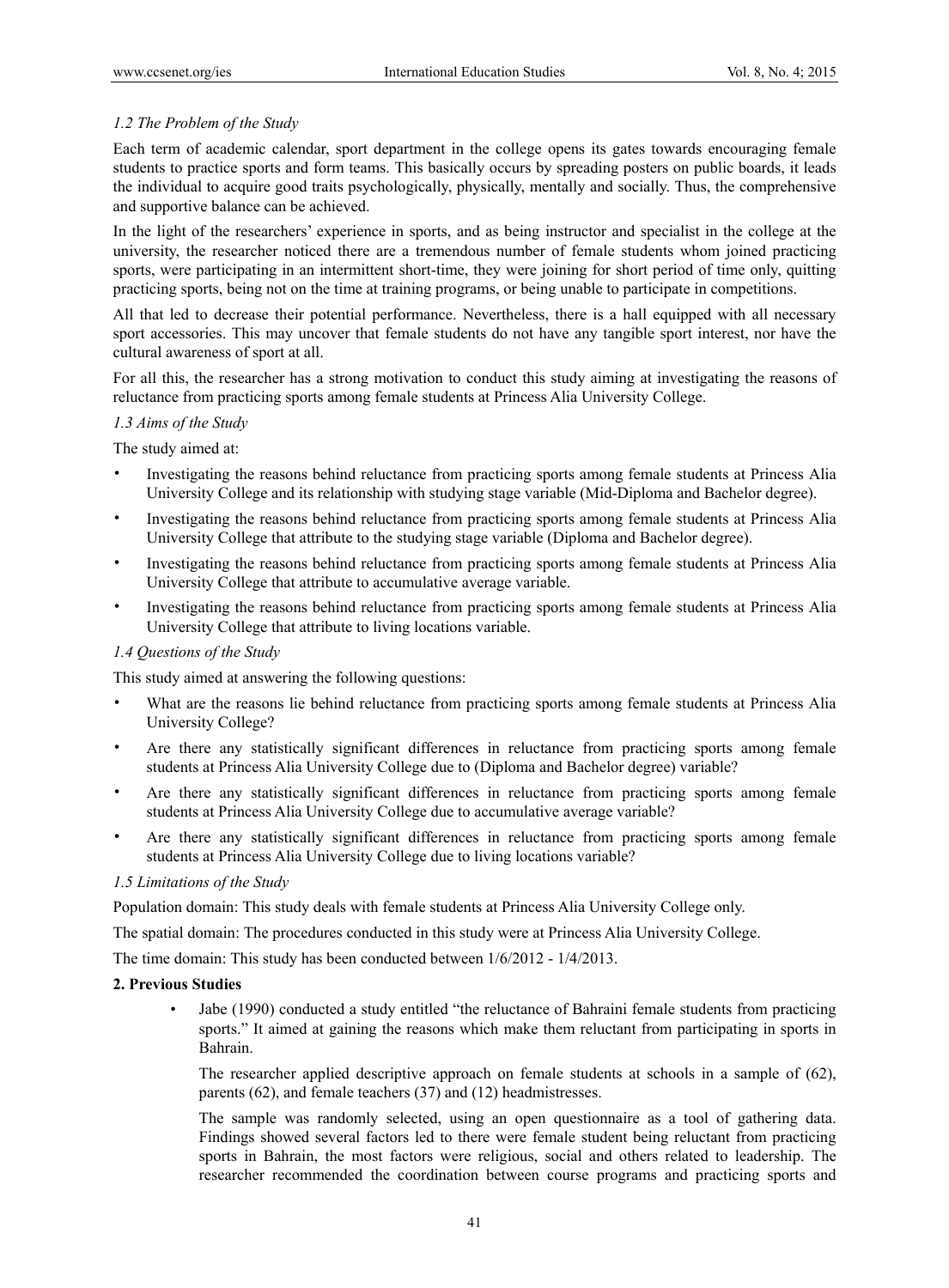providing a suitable time to do so.

• Shatnawi and Abu Zama' (1999) conducted a study entitled " the reasons behind reluctance from practicing sport activities among female students at Mu'tah University. The study aimed at investigating the reasons behind reluctance from practicing sport activities. Researchers adopted a descriptive approach, the population of the study was (499), it was randomly selected in various levels of studying at the university. The researchers then used a questionnaire to gather data. Whereas the findings of the study showed the most reasons of reluctance lie behind religious, academic, sport, psychological and then the social domains.

Upon the light of these findings, the researchers recommended setting symposia for spreading sport and cultural awareness to illustrate the wrong understanding of practicing sport activities by girls, sport utilities and equipments as well as employing qualified and specialist female instructors for the purpose of practicing sports.

• Khanfer (2001) conducted a study entitled "the reasons behind reluctance from practicing sport activities for female students at National Success University." The study aimed at investigating the reasons behind reluctance from practicing sport activities among female students at Al Najah University inside the campus. The researcher used a survey descriptive approach applied on university female students between (1997-1998) of (378) female students. The sample of the study was randomly selected, the researcher distributed questionnaire among them.

The study showed the most important reasons behind reluctance of female students from practicing sports were lack of playing grounds halls, sport equipments, insufficient credit hours of physical education, lack of sport specialist, there were no suitable sports fit female students as well as a little materialistic incentive, while the audience behavior towards sports was the least reason.

Some of the prominent procedures the researcher recommended providing material and personnel necessities and providing special places for female students to practice their favorite sports.

• Al-Batikhi (2004) conducted a study entitled "the reasons behind reluctance from practicing table tennis among female students of physical education faculty."

His study aimed at investigating the reasons behind reluctance from practicing table tennis among female students. The researcher adopted descriptive approach with a sample of (72) male and female students, with population of (123) students registered at a table tennis course in the second term (2003/2004). They all were randomly selected, the researcher used a questionnaire to collect data. The results showed that the prominent reasons of reluctance were administrative, possibilities, technical, social and psychological domains. The researcher therefore recommended solving the administrative reasons by allocating a suitable time to practice sport, upon scheduling the time-table, providing qualified instructors and supporting students' tendencies and attitudes towards psychologically and socially reasons.

- Al-Batikhi (2008) conducted a study entitled "the reasons behind reluctance from practicing sports among female students at physical education course in faculty at University of Jordan. The study aimed at investigating the reasons behind reluctance from practicing sports among female students at physical education course within a sample of (183) participants which were selected randomly and population of female students at physical education, using a descriptive approach. The researcher adopted a questionnaire for gathering information. The results of the study showed the most reasons behind the reluctance from practicing sport activities were arranged in order possibilities, religious, academic, psychological, social and health reasons. The researcher then recommended limiting the reasons throughout scheduling lectures time-table at sport hall, this eventually enables providing with suitable time for participants, taking religious maters into account at a time of arranging activities and providing female students with the significance of sport activities.
- Auweele et al. (1997) conducted a study entitled" the reasons behind reluctance from practicing sports among adults in Belgium." The study aimed at investigating the reasons behind reluctance from practicing sports among adults in Belgium. The researchers adopted descriptive approach in a sample of (265) adults, who were selected randomly. The researchers used a questionnaire to gather data, the study showed different result such as self-understanding, which was the most one, the costs, cognitive benefits and negative emotions related to practicing sport activities.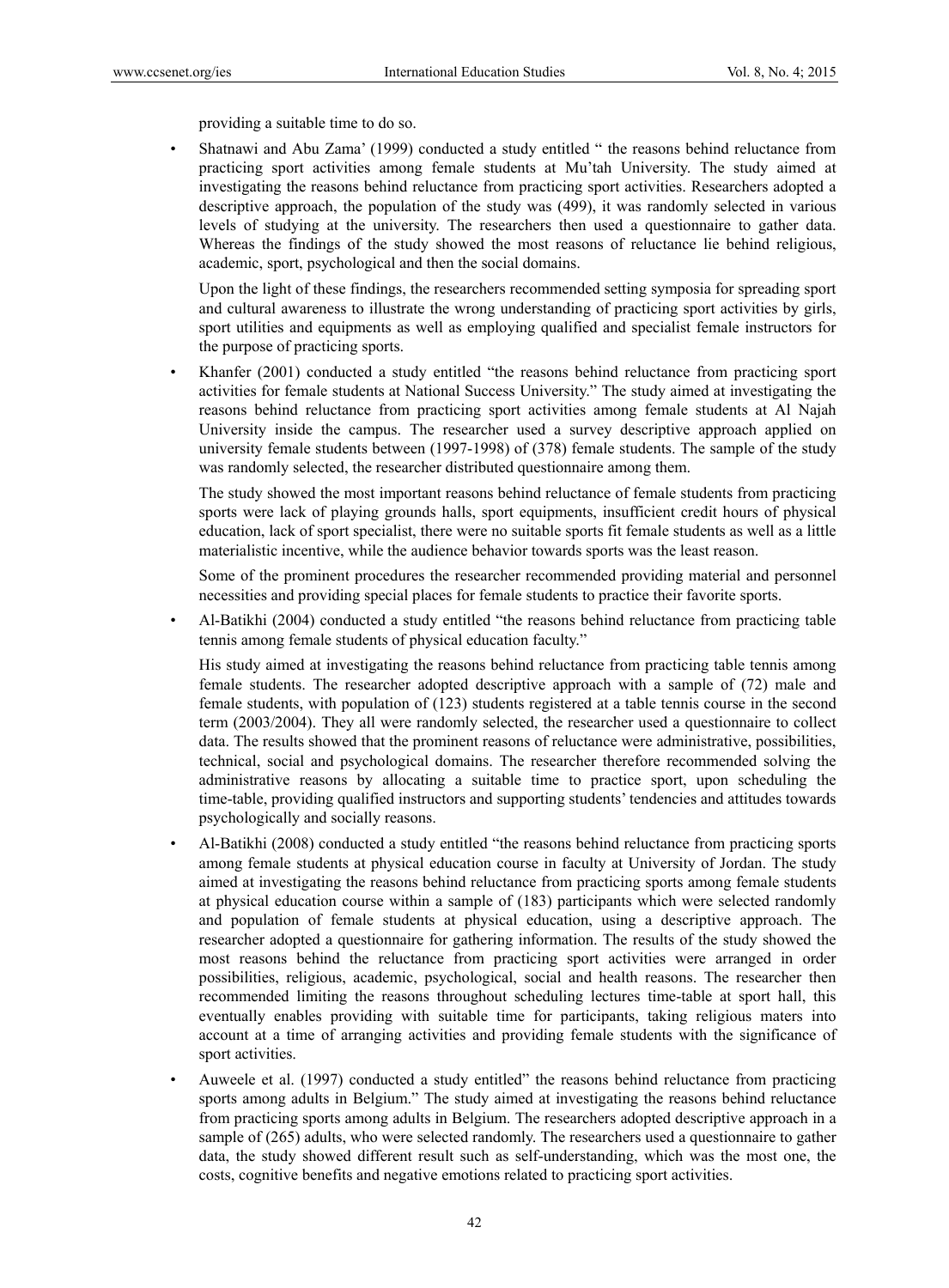• Gardner (2001) conducted a study entitled" the reasons behind reluctance from feeble practicing sport activities among students at state schools." The researcher aimed at investigating the reasons behind reluctance from feeble practicing sport activities among students at state schools. The researcher therefore adopted a questionnaire to gather information by a sample of (300) students, whereas the population of the study were the state school students in Michigan, USA who were selected randomly. The findings of the study showed the most important reasons for feeble participating was great interest in the study achievement, social status since the school stage was a transitional stage, showing certain interests prevail upon sport one, and emotional interest for instance.

The researcher recommended encouraging students to practice sport as one team, concerning (win and lose) method, encouraging students to have trust themselves as well as the interest of the government in sport activities.

#### **3. Method**

The researcher adopted the descriptive survey approach, since it is suitable for the nature of this study and for attaining its goals.

#### *3.1 Population of the Study*

The population of this study consisted of 2000 female students at Princess Alia University College who registered in the second term 2013-2014.

#### *3.2 Sample of the Study*

The sample of the study consisted of (200) female students which form (10%) out of the total population in the study who were registered at Princess Alia University College and who were reluctant from practicing sport activities. The study sample was randomly selected within a questionnaire distributed to (200) students. All questionnaires were valid and identical to the conditions of answering questions.

It is shown in Table 1 below:

| Variable        | Category        | N <sub>0</sub> | Ratio |
|-----------------|-----------------|----------------|-------|
|                 | Diploma         | 134            | 67.0  |
| Stage           | Bachelor degree | 66             | 33.0  |
|                 | Total           | 200            | 100   |
|                 | Excellent       | 30             | 15.0  |
|                 | Very good       | 44             | 22.0  |
| Average         | Good            | 72             | 36.0  |
|                 | Satisfied       | 54             | 27.0  |
|                 | Total           | 200            | 100   |
|                 | Village         | 74             | 37.0  |
| Living location | City            | 125            | 63.0  |
|                 | Total           | 200            | 100   |

Table 1. Description of the sample participants' characters and demography

#### *3.3 The Tool of the Study*

The researcher used a questionnaire to collect data. It is constructed as follows:

- Reviewing all researches and studies related to the subject of the study (Khanfer, 2001) and (Al Batikhi, 2004)
- Reviewing researching tools used in previous studies.
- The researcher adopted an exploratory study by scouting female students' opinions that were reluctant from practicing sport activities to meet the necessary demands of the students. A group of seven female students were excluded from the main sample and another exploratory regarding expert' opinions working in sport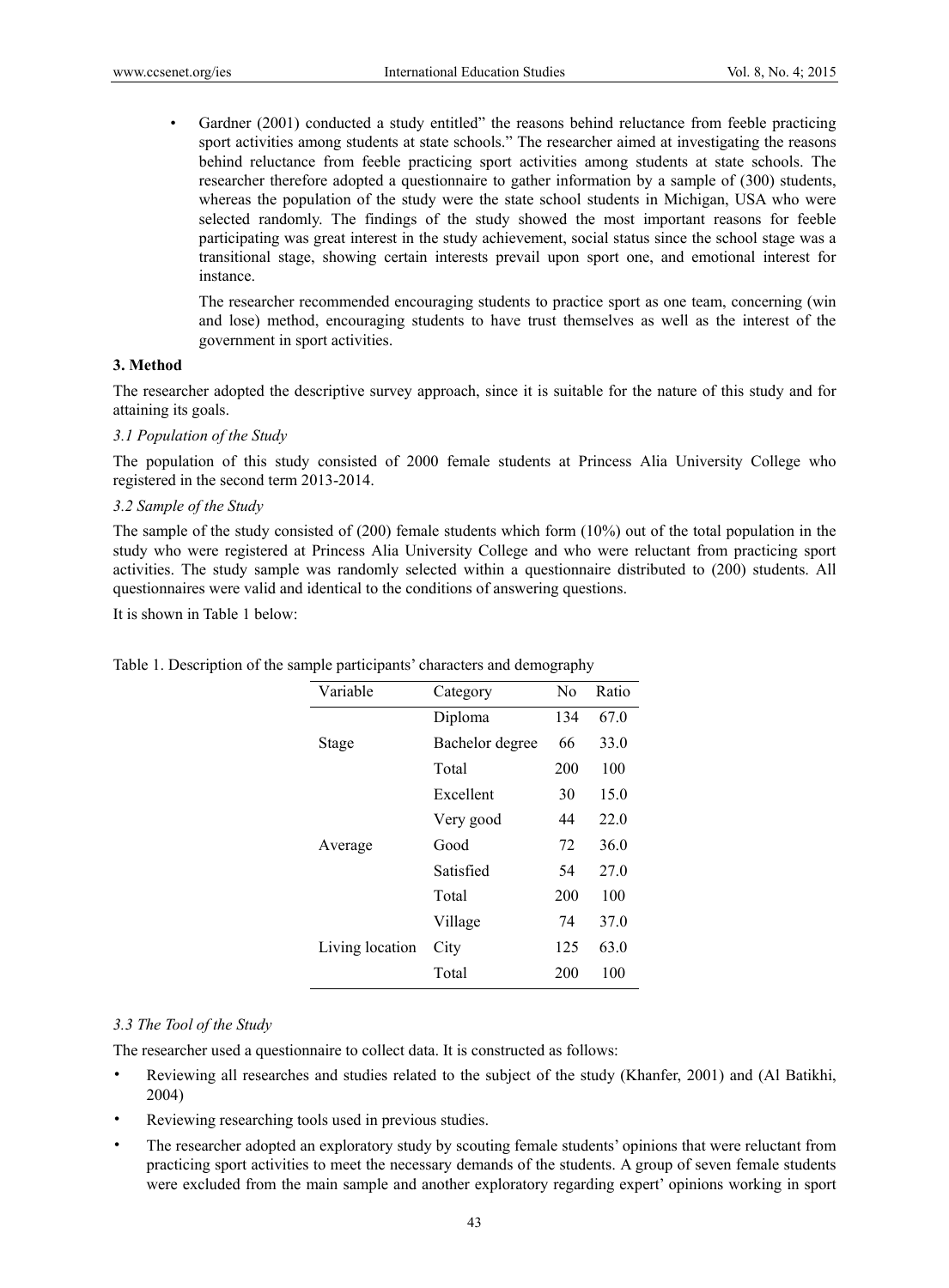field at University of Jordan and Mu'tah University. Thus, the researcher has designed study questionnaire. It was subjected to a community of experts and PhD. arbitrators in order to limit the nature of domains. They all were on group of (9) experts, whereas PhD. arbitrators' comments, items, any deletion or adding anything appropriate and formulating fully viewed. It is also taken the clarity, language integrity, unity, simplicity of expression into consideration; all were distributed into five certain sections (technical, economic, safety and integrity, regulating and administrative and social).

#### 3.3.1 Validity of the Tool

It was verified by nine highly-qualified and well-experienced arbitrators instructing physical education and sports.

### 3.3.2 Reliability of the Tool

|  | Table 2. Reliability of domains in revealing the reasons of reluctance from practicing sport activities among |  |  |  |  |  |
|--|---------------------------------------------------------------------------------------------------------------|--|--|--|--|--|
|  | female students at Princess Alia University College using Cronbach Alpha                                      |  |  |  |  |  |

| No | Domains                       |    | Number of items Ratio of Cronbach Alpha |
|----|-------------------------------|----|-----------------------------------------|
|    | Technical                     | 4  | 0.874                                   |
| 2  | Economic                      | 4  | 0.756                                   |
| 3  | Safety and integrity          | 7  | 0.849                                   |
| 4  | Regulating and administrative | 9  | 0.834                                   |
|    | Social                        |    | 0.832                                   |
| 6  | Total                         | 31 | 0.895                                   |

Table 2 shows that the values of reliability were between (0.756) for economic domain, (0.874) for technical domain, and for the all questionnaire (0.895), all values were considered sufficient and suitable to set such this study. However, it indicates to high level of reliable values.

#### *3.4 The Procedures of the Study*

The researcher distributed, after the validity and reliability being verified, questionnaires to participants of the sample where they were in lectures and being in faculty. Upon the researchers' instructions illustrated to the participants to fill the items easily and clearly, the distribution and returning process of the questionnaires was handled and supervised by the researchers' colleagues. Answering the items were only ticking (x) in the most suitable answer. The researcher and his colleagues answered all questions and inquiries set by the individuals of the sample. The researcher gave them enough time to solve the questions. Questionnaires were returned in the same way they were distributed. That is to say, a-two hundred distributed questionnaire were acceptable to analyze with a ration of (100%).

#### *3.5 Statistical Analysis*

To get the question of the study solved, multi-statistical methods were used as follows:

- Means
- Standard deviation
- Percentages
- Internal consistency by Cronbach Alpha
- One way analysis , NOVA

### **4. Presenting and Discussing the Findings**

In the light of the aims and questions of this study, the researcher set several data statistical handling procedures that meet the questions in the sample of the reasons of reluctance from participating in sport activities among female students at Princess Alia University College. The results are depending clearly on the questions as the following:

**Question one:** What are the reasons lies behind reluctance from practicing sport activities among female students at Princess Alia University College?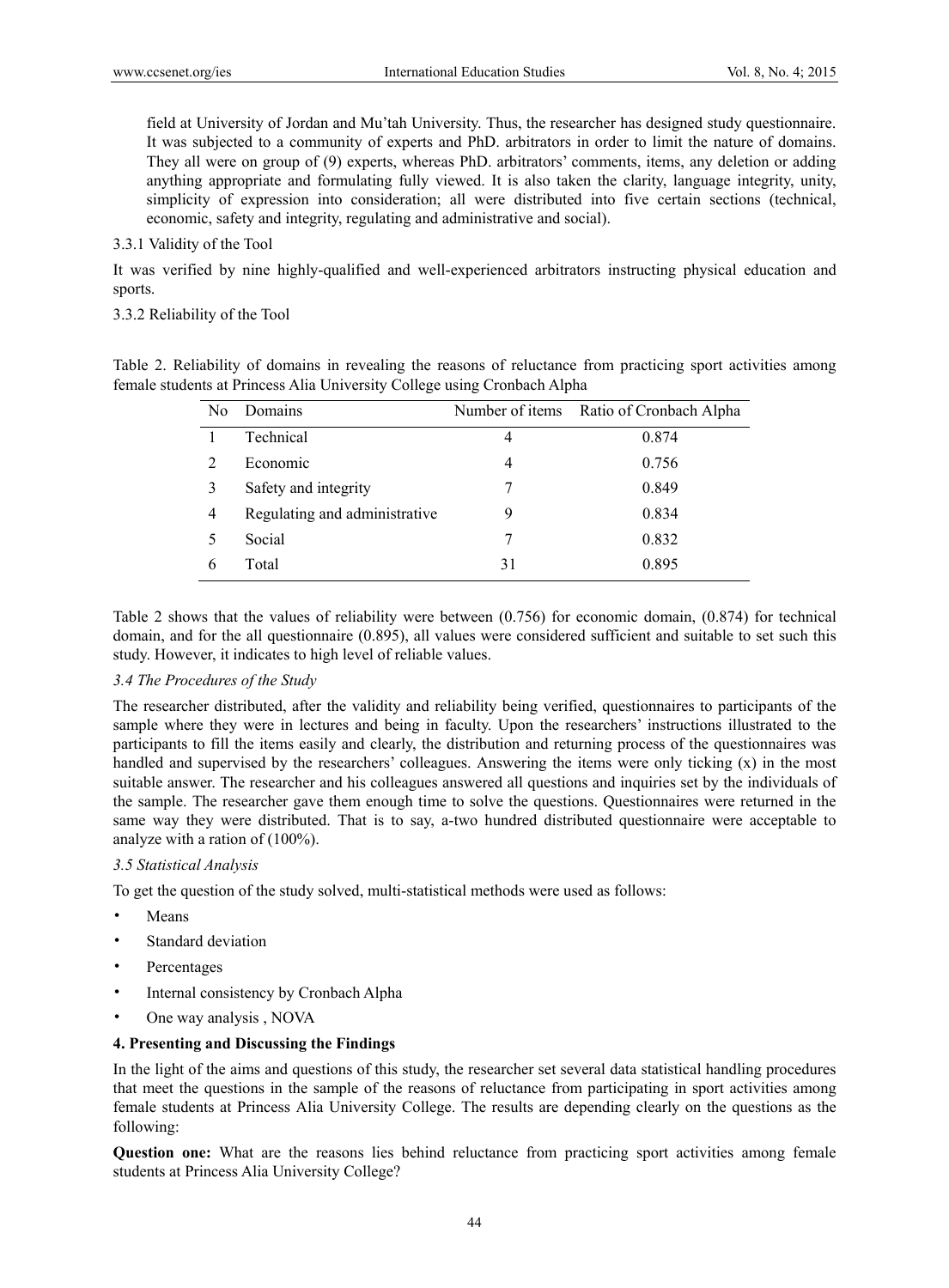| No.            | Domains of reasons               | Mean | Standard<br>deviation | Significant<br>ratio | Description of the<br>rank | Order |
|----------------|----------------------------------|------|-----------------------|----------------------|----------------------------|-------|
| $\overline{4}$ | Regulating and<br>administrative | 4.08 | 0.61                  | 81.54                | High                       |       |
| 2              | Economic                         | 4.06 | 0.81                  | 81.20                | High                       | 2     |
| 3              | Safety and security              | 4.01 | 0.78                  | 80.14                | High                       | 3     |
|                | Technical                        | 3.98 | 0.66                  | 79.53                | High                       | 4     |
|                | Social                           | 3.91 | 0.78                  | 78.24                | High                       | 5     |
|                | Total                            | 4.01 | 0.51                  | 80.13                |                            |       |
|                |                                  |      |                       |                      |                            |       |

Table 3. Shows the mean, standard deviations and the ratio of the domains of reluctance from practicing sport activities at Princess Alia University College in descending order

Table 3 shows the total rank for the reasons of reluctance female students from practicing sport activities at Princess Alia University College was high with mean of (4.01) , where the regulating and administrative domain in the table was of (4.08) as the same in the mean. While the minimal reasons for the same problem was the social domain with mean of (3.91). so the rest of the average accounts were almost between those two results.

The researcher attributed that result to less interests made by supervisors and trainers towards encouraging female students to practice sports, less commitment made by students themselves in practicing sports as well as there may be negligence made by students to keep in touch with what announced on bulletin boards regarding taking part in sport activities.

The study is consistent with Jabes' study (1990) which showed that the most reasons behind reluctance from participating sport activities among Bahraini female students were related to leadership and administration.

| Items     | Mean | Standard deviation | Significant ratio | Rank | order |
|-----------|------|--------------------|-------------------|------|-------|
|           | 3.86 | 1.00               | 77.20             | High | 3     |
| 2         | 3.86 | 1.03               | 77.20             | High | 3     |
| 3         | 4.19 | 0.90               | 83.80             | High |       |
| 4         | 4.00 | 1.04               | 79.90             | High |       |
| Technical | 3.98 | 0.66               | 79.53             | High |       |

Table 4. Shows the average accounts, standard deviations and the ratio of the technical domain

Table 4 shows that the total rank of the average account recorded (3.98) was high. Whereas the third item, which provides for lacking awareness of importance of sport activities, was one of the most reasons with high rank of (4.19). But the minimal item concerning the study was the second item, which provides for "weakness of fitness among female students", was high with mean of (3.86). Where other average accounts fall in between those results.

This refers, according to the researcher, to the negligence of instilling the meaning of sports in players, encouraging them to do so, as well illustrating and training them on the wanted skills according to technical and kinetic procedures enable the students to understand the steps and then practice sports.

This study is consistent with Al Batikhi's study (2004) to investigate the reasons of reluctance from practicing table tennis at physical education faculty. The results showed that the technical section was at the third rank, whereas the administrative one was at the first rank the economic one was at the second rank, this basically indicates to consistency with the current study.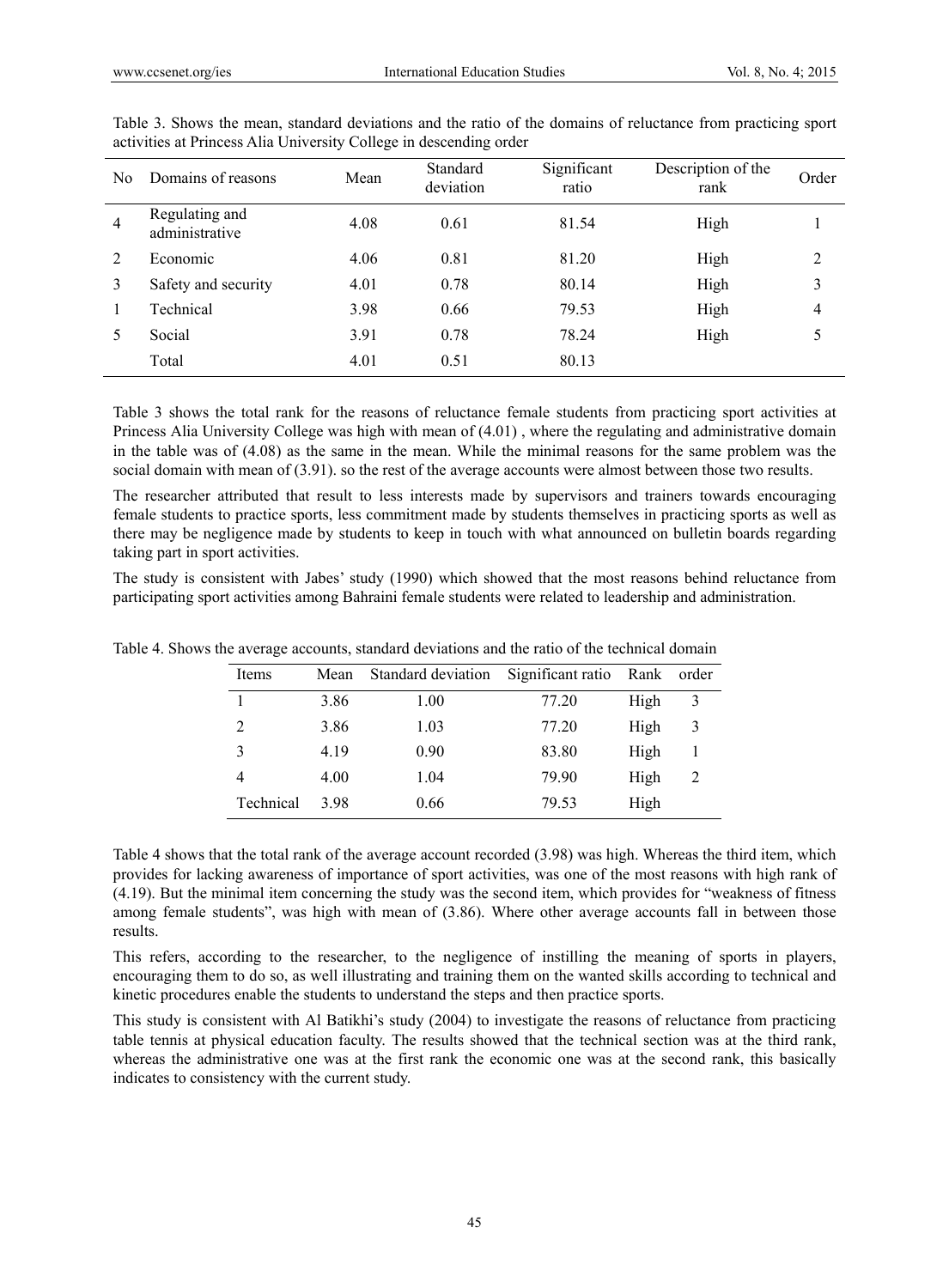| Items          | Mean | Standard deviation Significant ratio |       | Rank | order          |
|----------------|------|--------------------------------------|-------|------|----------------|
|                | 4.28 | 0.97                                 | 85.60 | High |                |
| $\overline{c}$ | 397  | 1.15                                 | 79.40 | High |                |
| 3              | 4.21 | 1.04                                 | 84.20 | High |                |
| 4              | 3.78 | 1.07                                 | 75.60 | High | $\overline{4}$ |
| Economic       | 4 06 | 0.81                                 | 81.20 | High |                |

Table 5. Shows the mean, standard deviations and the ratio of the economic domain

Table 5 shows that the total rank of the average account for the economic recorded (4.06) was high. Whereas the first item, which provides for inappropriate training time-tables with the lectures, was one of the most reasons with high rank of (4.28). But the minimal item concerning the study was the fourth item, which provides for "that female students cannot afford sport accessories", was high with mean of (3.78). Where other average accounts fall in between those results.

This refers, according to the researcher, to that female students like to attend lectures within the study term on Sundays, Tuesdays and Thursdays, or on Mondays and Wednesdays, this actually make them to attend the classes in specific times; not to mention for the amount of credit hours they register during the term, in this case time-table will be full and no free time to practice sports otherwise.

The researcher attributes also to the weak economy as another burden upon their parents' shoulders who cannot afford buying sport accessories.

This study is consistent with Auwlee et al. (1997) study that indicated to the materialistic costs comes in the first rank as one of the most reasons of reluctance from practicing sports among adults in Belgium.

| Items               | Mean | Standard deviation | Significant ratio | Rank | order |
|---------------------|------|--------------------|-------------------|------|-------|
|                     | 4.39 | 0.96               | 87.80             | High |       |
| $\overline{2}$      | 4.06 | 1.06               | 81.20             | High | 3     |
| 3                   | 4.00 | 1.08               | 80.00             | High | 5     |
| 4                   | 4.04 | 1.02               | 80.80             | High | 4     |
| 5                   | 3.54 | 1.22               | 70.80             | High | 7     |
| 6                   | 4.26 | 1.09               | 85.20             | High | 2     |
| 7                   | 3.76 | 1.05               | 75.20             | High | 6     |
| Safety and security | 4.01 | 0.78               | 80.14             | High |       |

Table 6. Shows the mean, standard deviations and the ratio of the safety and security domain

Table 6 shows that the total rank of the average account for the safety and integrity recorded (4.01) was high. Whereas the first item, which provides for lacking of insufficient security, was one of the most reasons with high rank of (4.39). But the minimal items concerning the study was the fifth item, which provides for "lacking of suitable safe logistics when practicing sports", was intermediate with mean of (3.54). Where other average accounts fall in between those results.

The researcher attributes, upon his opinion, to the lack of experiences of trainers, sport supervisors ,who are specialized in sport injuries and first-aid , instructors and lack of employing sport specialists who can take care of sport issues, this shows the university strategy to rely on trainers being as therapist rather than appointing specialized staff for the purpose mentioned.

This study is not consistent with Al Batikhi's (2008) study which showed that the lack of possibilities and sport equipments come in the first rank, as the most reasons of reluctance from practicing sport activities among female students in physical education faculty at University of Jordan. It also disagrees with Khanfer's (2001) study which concluded to the most reasons of reluctance from practicing sport activities among female students at the National Success University was less possibilities, less playing grounds and less equipments offered to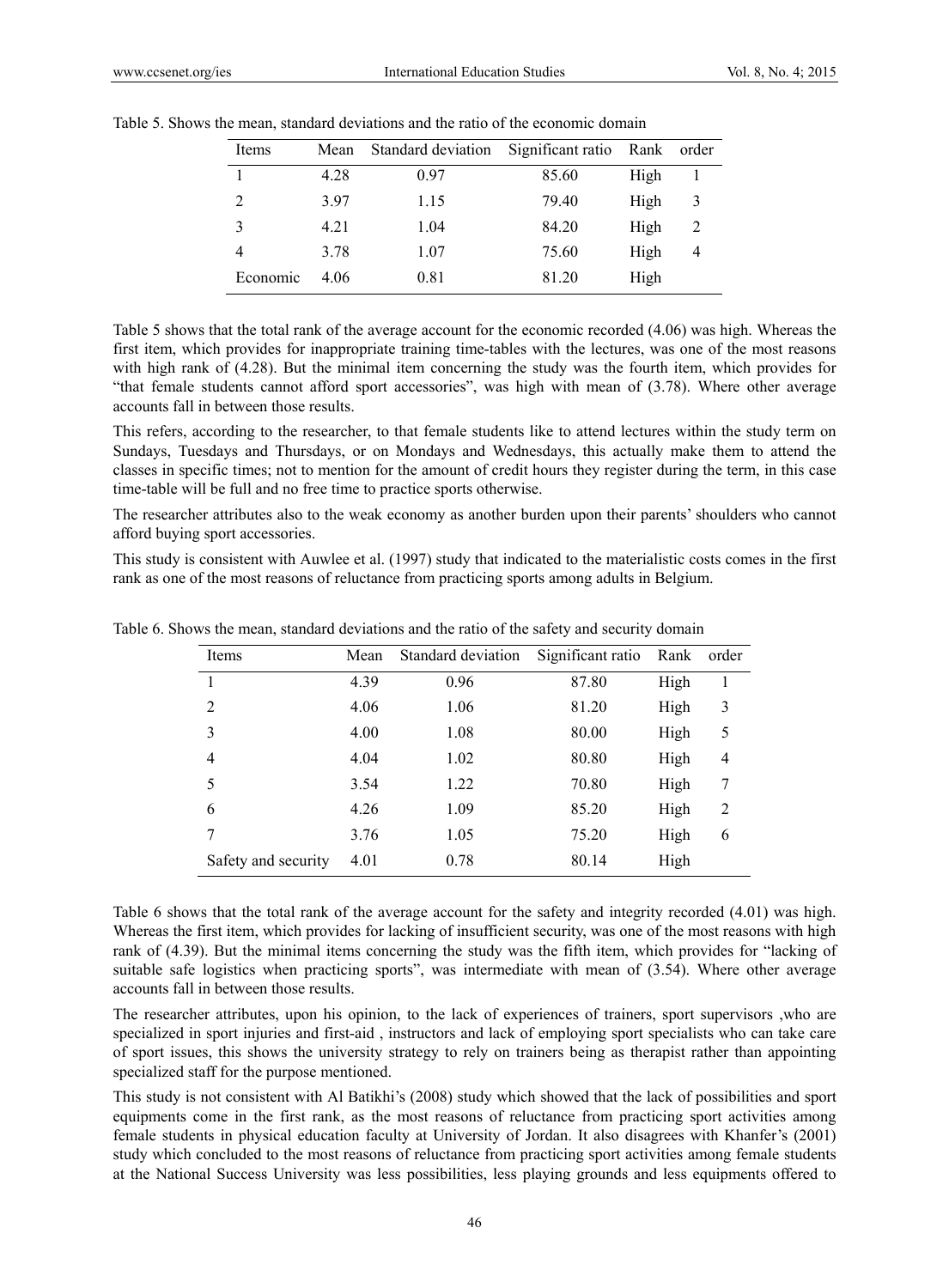Table 7. Shows the mean, standard deviations and the ratio of the regulating and administrating domain

| Items                         | Mean | Standard deviation | Significant ratio | Rank     | Order          |
|-------------------------------|------|--------------------|-------------------|----------|----------------|
|                               | 3.96 | 0.88               | 79.20             | High     | 7              |
| 2                             | 3.82 | 0.94               | 76.40             | High     | 8              |
| 3                             | 3.99 | 0.94               | 79.80             | High     | 6              |
| 4                             | 4.32 | 0.91               | 86.40             | High     | 3              |
| 5                             | 4.55 | 0.80               | 90.90             | High     | 1              |
| 6                             | 4.12 | 1.01               | 82.40             | High     | 5              |
| 7                             | 4.14 | 0.91               | 82.80             | High     | $\overline{4}$ |
| 8                             | 4.36 | 0.95               | 87.20             | High     | $\overline{2}$ |
| 9                             | 3.44 | 1.08               | 68.80             | Moderate | 9              |
| Administrative and regulating | 4.08 | 0.61               | 81.54             | High     |                |

them all have come in the first rank as shown in the Table 7 below:

| Table 7 shows that the total rank of the average account for the regulating and administrative domain (4.08) was |
|------------------------------------------------------------------------------------------------------------------|
| high. Whereas the fifth item, which provides for crowding the school time-table with courses, was one of the     |
| most reasons with high rank of (4.55). But the minimal item concerning the study was the ninth item, which       |
| provides for "lacking of competition sport activities", was intermediate with mean of (3.44). Where other        |
| average accounts fall in between those two moderates.                                                            |

The researcher attributes, upon his opinion, to the crowding of school time-table with courses which shows highly effect on the results. Thus, this result is consistent with Al Batikhi's (2004) study.

| <b>Items</b>   | Mean | Standard deviation | Significant ratio | Rank     | Order          |
|----------------|------|--------------------|-------------------|----------|----------------|
| 1              | 3.67 | 1.25               | 73.30             | Moderate | 7              |
| $\overline{2}$ | 3.83 | 1.20               | 76.60             | High     | 5              |
| 3              | 4.05 | 1.06               | 81.00             | High     | $\overline{2}$ |
| 4              | 4.15 | 1.02               | 83.00             | High     | 1              |
| 5              | 4.00 | 1.18               | 80.00             | High     | 3              |
| 6              | 3.95 | 1.06               | 79.00             | High     | 4              |
| 7              | 3.74 | 0.96               | 74.80             | High     | 6              |
| Social domain  | 3.91 | 0.78               | 78.24             | High     |                |

Table 8. Shows the mean, standard deviations and the ratio of social items domain

Table 8 shows that the total rank of the average account for the social domain (3.91) was high. Whereas the fourth item, which provides not accepting some families of the idea to travel the female student alone participating with the teams out of the campus, was one of the most reasons being reluctant in this domain with high rank of (4.15). But the minimal items concerning the study was the first item, which provides for "community individuals believe that practicing sport activities is done by boys only". This was intermediate with mean of (3.67). Where other average accounts fall in between those two moderates.

The researcher attributes, upon his opinion, to the negative social view that female students take part in practicing sport activities in the community. Doing that therefore prevents them from participating in the activities. This study is consistent with Alt-Shatnawi and Abu Zame's (1999) study. The researcher also attributes that to practicing sport activities is not only done by males, but it is also to be done by both sexes, since it is a matter of mirroring health and safe community.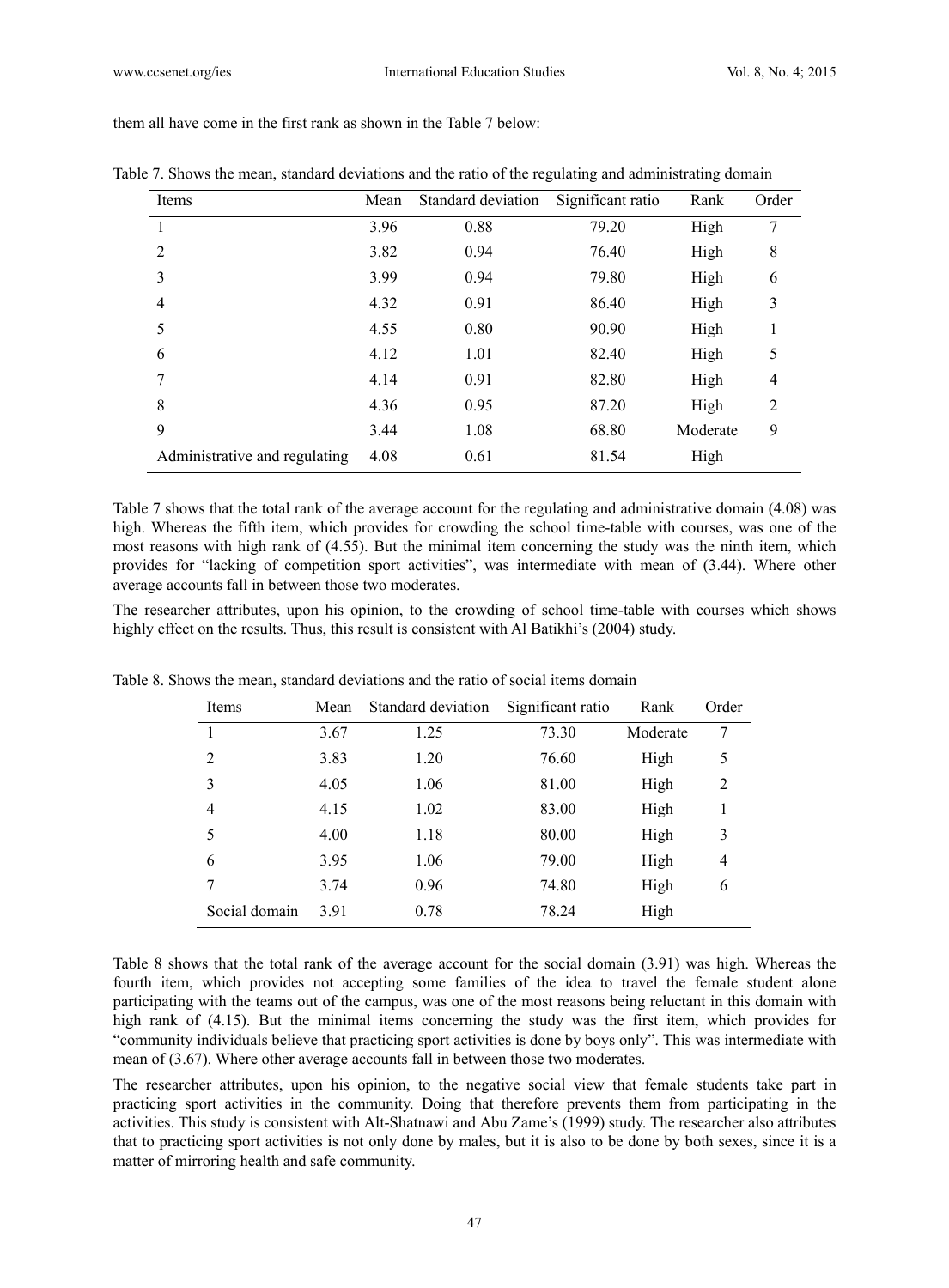**Second question:** Are there any statistical significant differences in reluctance from practicing sports among female students at Princess Alia College according to (Diploma and Baccalaureate) variable?

Table 9. Shows the results of the test (T) to study the differences in intermediates of the reasons of reluctance from practicing sport activities among female students at Princess Alia University College depending on study stage variable (Diploma and Baccalaureate)

| Domain                        | Stage         | No  | Mean  | Standard deviation | Value of T | Mark level |  |
|-------------------------------|---------------|-----|-------|--------------------|------------|------------|--|
| Technical                     | Diploma       | 134 | 4.00  | 0.62               | 0.66       | 0.506      |  |
|                               | Baccalaureate | 66  | 3.93  | 0.74               |            |            |  |
| Economic                      | Diploma       | 134 | 4.057 | 0.78               | 0.05       |            |  |
|                               | Baccalaureate | 66  | 4.064 | 0.78               |            | 0.975      |  |
|                               | Diploma       | 134 | 4.02  | 0.75               | 0.33       | 0.735      |  |
| Safety and security           | Baccalaureate | 66  | 3.98  | 0.84               |            |            |  |
| Regulating and administrative | Diploma       | 134 | 4.11  | 0.54               | 1.13       |            |  |
|                               | Baccalaureate | 66  | 4.01  | 0.75               |            | 0.256      |  |
|                               | Diploma       | 134 | 3.93  | 0.74               | 0.53       |            |  |
| Social                        | Baccalaureate | 66  | 3.87  | 0.86               |            | 0.595      |  |
| Total                         | Diploma       | 134 | 4.02  | 0.44               | 0.69       |            |  |
|                               | Baccalaureate | 66  | 3.97  | 0.64               |            | 0.487      |  |

Table 9 shows that value T accounted for college rank of the reasons of reluctance from practicing sport activities among female students at Princess Alia University College is of (0.69) with a level significant of (0.487). This value therefore is not statistical since the accounted level of the significant was less than (0.05). Hence this indicates the variable is not affected by the schooling stage on reluctance reasons. Technical domain is of  $(0.66)$  with level significant of  $(0.256)$ . And of  $(0.05)$  for economic domain with level significant of  $(0.957)$ . The safety and security domain, the level domain is of (1.13) with level significant of (0.506).

It is of  $(0.53)$  for the regulating and administrative domain with level significant of  $(0.595)$  and  $(0.69)$  for the social domain with level significant of (0.487). So, all those values are not therefore statistically marked due to the accounted value of the level significant was less than (0.05).

The researcher attributes that to the approaching intermediate of ages among female students. In this aspect, physical, intellectual and potential possibilities are approximate.

**Question three:** Are there any statistical significant differences in reluctance from practicing sports among female students at Princess Alia College according to accumulative average variable?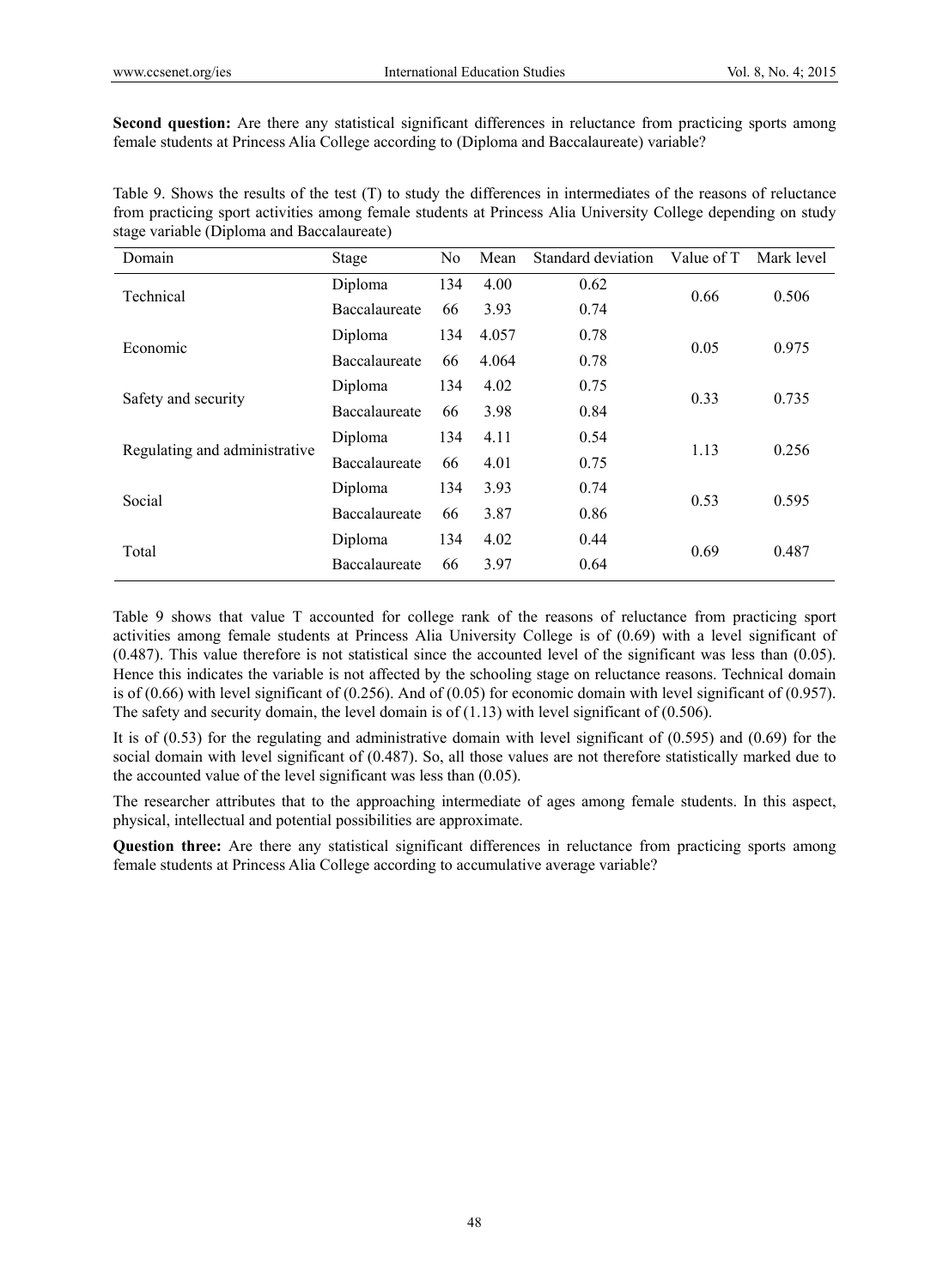| Domain                        | Stage     | No | Mean | Standard deviation | Value of F | Mark level |
|-------------------------------|-----------|----|------|--------------------|------------|------------|
|                               | Excellent | 30 | 3.78 | 0.91               |            |            |
| Technical                     | Very good | 44 | 3.96 | 0.39               | 1.27       | 0.284      |
|                               | Good      | 72 | 3.99 | 0.69               |            |            |
|                               | Satisfied | 54 | 4.07 | 0.63               |            |            |
|                               | Excellent | 30 | 3.93 | 1.07               |            |            |
|                               | Very good | 44 | 3.99 | 0.73               |            |            |
| Economic                      | Good      | 72 | 4.09 | 0.74               | 0.62       | 0.600      |
|                               | Satisfied | 54 | 4.15 | 0.79               |            |            |
|                               | Excellent | 30 | 3.80 | 0.97               |            |            |
|                               | Very good | 44 | 3.95 | 0.71               |            | 0.332      |
| Safety and security           | Good      | 72 | 4.10 | 0.70               | 1.11       |            |
|                               | Satisfied | 54 | 4.04 | 0.81               |            |            |
|                               | Excellent | 30 | 3.92 | 0.78               |            | 0.140      |
|                               | Very good | 44 | 4.01 | 0.56               | 1.84       |            |
| Regulating and administrative | Good      | 72 | 4.20 | 0.58               |            |            |
|                               | Satisfied | 54 | 4.05 | 0.59               |            |            |
|                               | Excellent | 30 | 3.92 | 1.00               |            |            |
|                               | Very good | 44 | 3.89 | 0.70               |            |            |
| Social                        | Good      | 72 | 3.95 | 0.77               | 0.10       | 0.956      |
|                               | Satisfied | 54 | 3.88 | 0.74               |            |            |
|                               | Excellent | 30 | 3.87 | 0.77               |            |            |
|                               | Very good | 44 | 3.96 | 0.35               |            |            |
| Total                         | Good      | 72 | 4.07 | 0.50               | 1.24       | 0.296      |
|                               | Satisfied | 54 | 4.04 | 0.45               |            |            |

Table 10. Shows the analysis of one way ANOVA approach to study the differences among the intermediates of reluctance from practicing sports among female students at Princess Alia College according to accumulative average variable

Table 10 shows that value (F) accounted for college rank of the reasons of reluctance from practicing sport activities among female students at Princess Alia University College is of (1.24) with a level significant of (0.296). This value therefore is not statistical since the accounted level of the significant was less than (0.05). Hence this indicates the variable of accumulative average is not affected by reluctance reasons. Technical domain is at (1.27) with level significant of (0.284), and (0.62) for economic domain with level significant of  $(0.600)$ . The safety and security domain, the level domain is of  $(1.11)$  with level significant of  $(0.332)$ .

It is of  $(1.84)$  for the regulating and administrative domain with level significant of  $(0.140)$  and  $(0.10)$  for the social domain with level significant of (0.956).So, all those values are not therefore statistically marked due to the accounted value of the level mark was less than (0.05).

The researcher attributes that to the major fields available in Princess Alia College whether for Diploma or for Baccalaureate as they have implicate humanitarian specializations. This definitely shows both the acceptance and accumulative averages are very approximate.

**Question Four:** Are there any statistical significant differences in reluctance from practicing sports among female students at Princess Alia College according to living locations variable?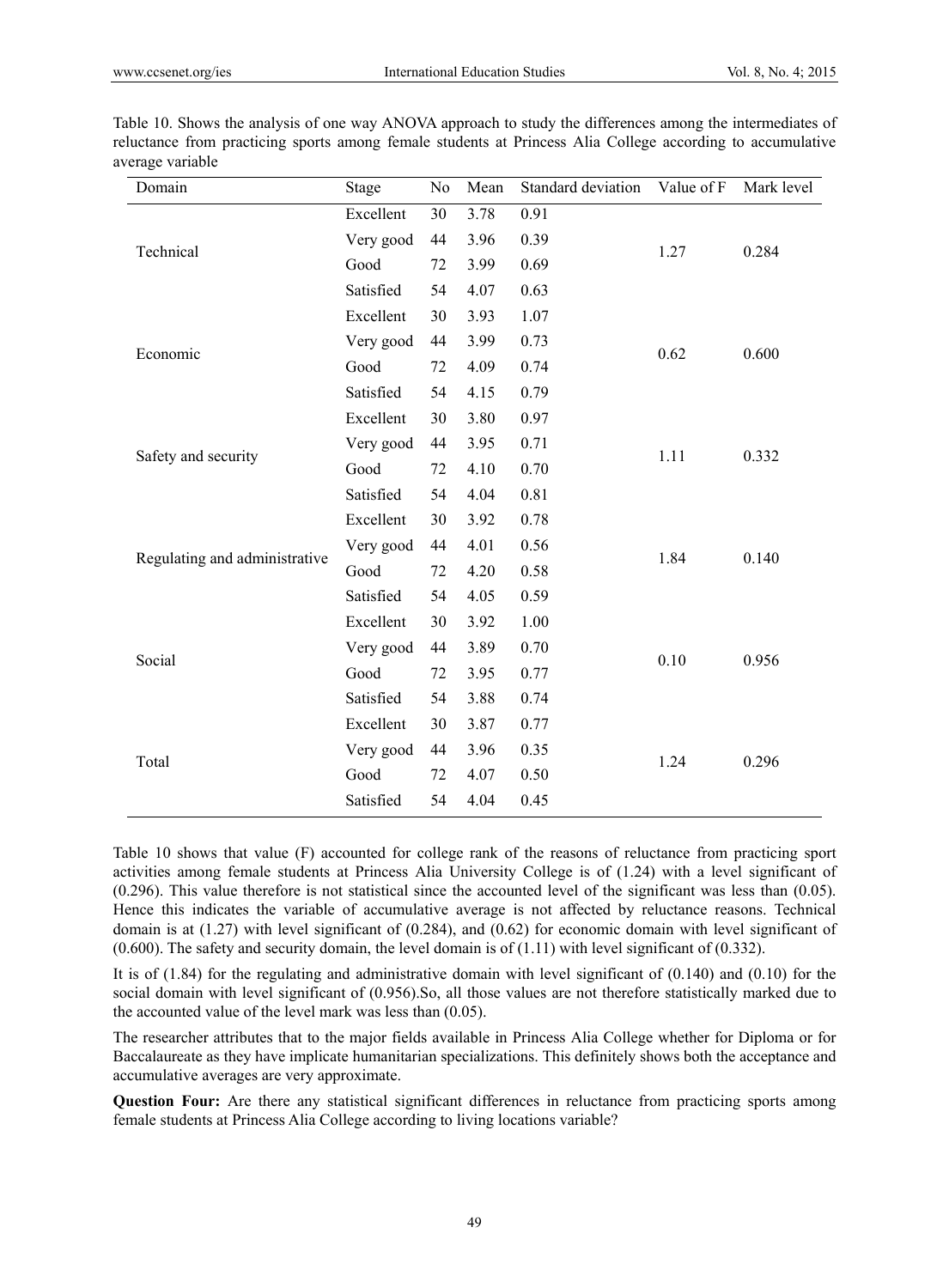| Domain                        | Living location | No  | Mean | Standard deviation | Value of T | Mark level |  |
|-------------------------------|-----------------|-----|------|--------------------|------------|------------|--|
| Technical                     | Village         | 74  | 3.93 | 0.56               | 0.82       | 0.408      |  |
|                               | City            | 126 | 4.01 | 0.71               |            |            |  |
| Economic                      | Village         | 74  | 4.01 | 0.75               | 0.67       | 0.503      |  |
|                               | City            | 126 | 4.09 | 0.84               |            |            |  |
| Safety and security           | Village         | 74  | 3.87 | 0.76               | 1.91       | 0.057      |  |
|                               | City            | 126 | 4.09 | 0.78               |            |            |  |
| Regulating and administrative | Village         | 74  | 4.05 | 0.62               | 0.51       | 0.608      |  |
|                               | City            | 126 | 4.09 | 0.62               |            |            |  |
| Social                        | Village         | 74  | 3.92 | 0.79               | 0.04       | 0.968      |  |
|                               | City            | 126 | 3.91 | .078               |            |            |  |
| Total                         | Village         | 74  | 3.95 | 0.49               | 1.11       | 0.265      |  |
|                               | City            | 126 | 4.04 | 0.52               |            |            |  |

|                                                                                                         |  |  |  |  |  |  |  |  |  |  |  |  | Table 11. Shows the results of test T to study the differences among the intermediates of reluctance from |  |  |
|---------------------------------------------------------------------------------------------------------|--|--|--|--|--|--|--|--|--|--|--|--|-----------------------------------------------------------------------------------------------------------|--|--|
| practicing sports among female students at Princess Alia College according to living locations variable |  |  |  |  |  |  |  |  |  |  |  |  |                                                                                                           |  |  |

Table 11 shows that value T accounted for college rank of the reasons of reluctance from practicing sport activities among female students at Princess Alia University College is of (1.11) with a level significant of (0.265). This value therefore is not statistical since the accounted level of the mark was less than (0.05). Hence this indicates the variable of living location is not affected by reluctance reasons. Technical domain is of (0.82) with level mark at (0.408). And of (0.67) for economic domain with level mark (0.503). The safety and security domain, the level domain is of (1.91) with level significant of (0.057).

It is of  $(0.51)$  for the regulating and administrative domain with level significant of  $(0.608)$  and  $(0.04)$  for the social domain with level significant of (0.968). So, all those values are not therefore statistically marked due to the accounted value of the level significant of was less than (0.05).

The researcher attributes that to the College, which located in the middle of the capital, Amman, whom its female students live in similar geographical and natural locations being nearby.

#### *4.1 Conclusion*

In the light of this study, and throughout the data gathered from the sample as well as discussed the results, the researcher concluded to the administrative, the economic and the social reasons, are all behind the reluctance from practicing sports activities among female students at Princess Alia University College.

#### *4.2 Recommendations*

Upon discussing the results above; the researcher recommends the following procedures:

- Increasing the private budget to Sport Department in the college in order to support the student substantially;
- Increasing the awareness in the significance of sport and practicing sport activities throughout holding lectures and training courses related to;
- Providing sport specialists as well as First-aid experts in the sport department;
- Spreading this study among trainers and supervisors in sport department at Princess Alia College.

#### **References**

- Al-Batikhi, N. (2004). The Reasons of Reluctance from Practicing Table Tennis among Education in The Faculty University of Jordan. *Journal of Theories and Implications, 3*. Alexandria, Egypt.
- Al-Batikhi, N. (2008). *The Reasons of Reluctance from Practicing Sport Activities*. International First Conference (Vol. 1, pp. 333-350). University of Kuwait, Kuwait.
- Al-Jabe, S. (1990). *The Reasons of Reluctance from Practicing Sport Activities* (Unpublished master thesis). Physical Education, Faculty for Boys, Cairo, Egypt.